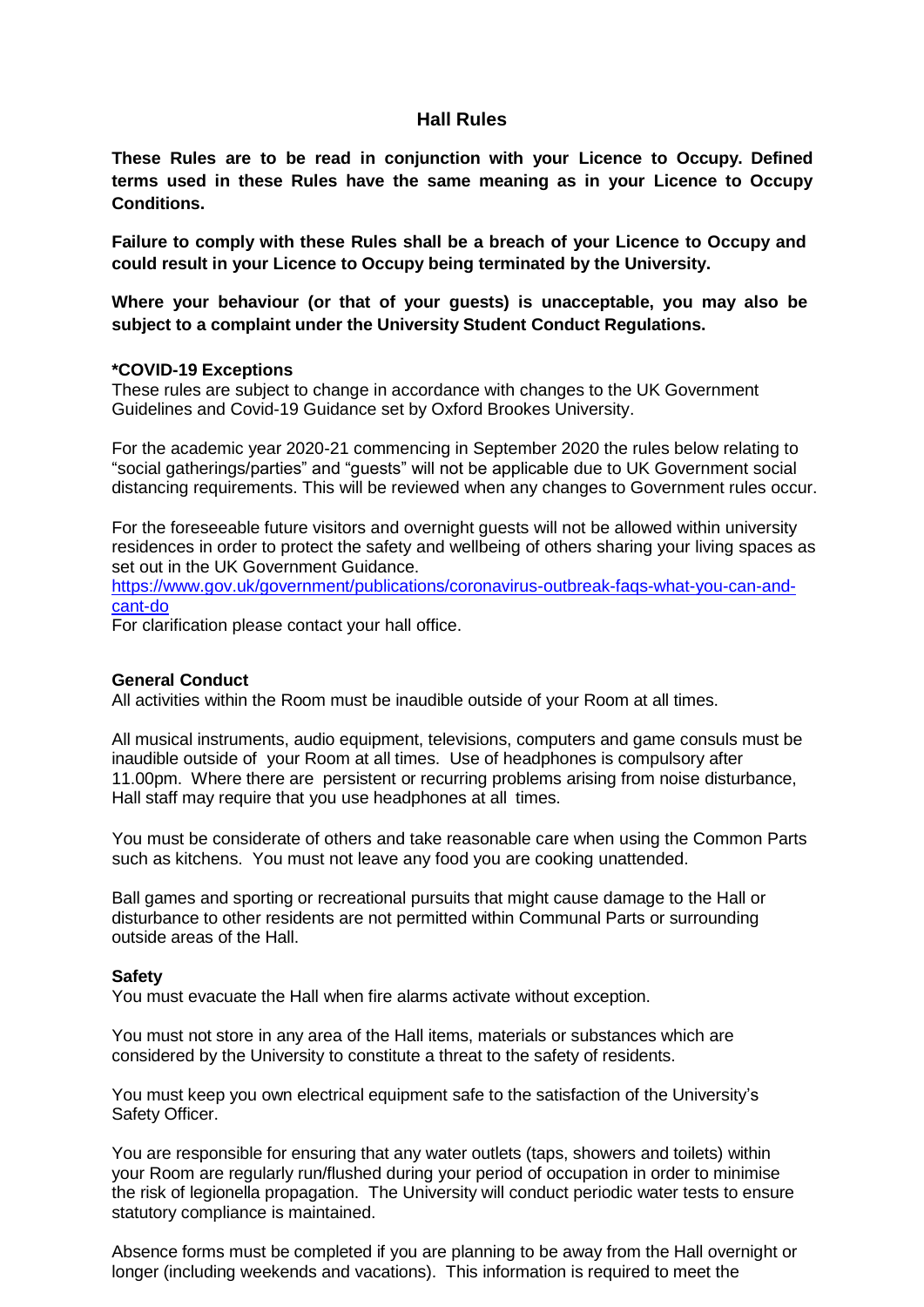requirements of the Fire Safety Officer.

# **Parties\***

Social gatherings/parties on site, internal or external, are permitted only if permission is granted in writing by the relevant Hall Manager at least 1 week in advance of the event taking place. Ad-hoc parties will be stopped and guests will be required to leave the Hall if any disturbance is reported or observed by staff or other residents.

# **Overnight guests\***

Guests may be accommodated in your Room overnight subject to the following conditions:

- 1. You may have 1 overnight guest for a period not exceeding 3 nights in any 7 day period.
- 2. You are responsible for the behaviour of your guests whilst they are at the Hall. You must procure that your guests abide by the behavioural principles set out in the Student

Conduct Regulations and if they fail to do so, you will be held accountable and your guest may be required to leave the Hall immediately.

3. All overnight guests must be over the age of 18 unless permission has been explicitly given by the relevant Hall Manager. Proof of age of the guest must be shown if requested.

4. All overnight guests must be signed in at the Hall Office. For clarity, an overnight guest will be considered as someone who is present in the Hall between the hours of 2.00am and 7.00am and who does not normally reside there.

5. Guests are not permitted to sleep anywhere other than in your Room.

6. You must accompany your Guest at all times whilst they are at the Hall.

# **Smoking\***

All Oxford Brookes University buildings, including the Hall, are designated as non-smoking in order to provide the legally required protection for staff against the dangers of passive smoking as required by the Health Act 2006. You and your guests must smoke only in specifically designated areas.

# **Animals**

Only registered guide and assistance dogs notified to the University in advance of arrivals are permitted in the Hall. For the avoidance of doubt, therapy pets are not permitted.

# **Care of fabric and fittings**

You must keep your Room and the Communal Parts in a clean and tidy condition to the satisfaction of Hall staff. You shall be liable to pay the cost of any additional cleaning that is required (at the discretion of the Hall Manager) which is attributable to the actions of you or your guest plus any additional costs incurred in this process.

You must preserve the furniture and effects from being destroyed or damaged and you must not remove any of them from their original location. You shall pay the cost of replacing, repairing or making-good (at the discretion of the Hall Manager) any damage which is attributable to you plus any additional costs directly incurred in this process.

You shall be liable to pay an appropriate proportion of the cost of replacing, repairing or making good (at the discretion of the Hall Manager) any damage done to any furniture or effects in the Communal Parts, or of any additional cleaning of the Communal Parts, for which you are partly responsible (e.g. shared kitchens) unless you can demonstrate to the satisfaction of the University either that it was the sole responsibility of another student or students, or that you were not responsible.

You must separate your waste and use the appropriate waste bins as provided at the Hall.

# **Vehicles**

Your licence to occupy is conditional upon you undertaking not to keep a car in Oxford whilst you are a resident in Hall. You must not carry out maintenance or repair work on any type of motor vehicle on University sites without the prior permission of authorised University staff.

You may bring a bicycle provided that you keep it in the designated cycle storage areas. The